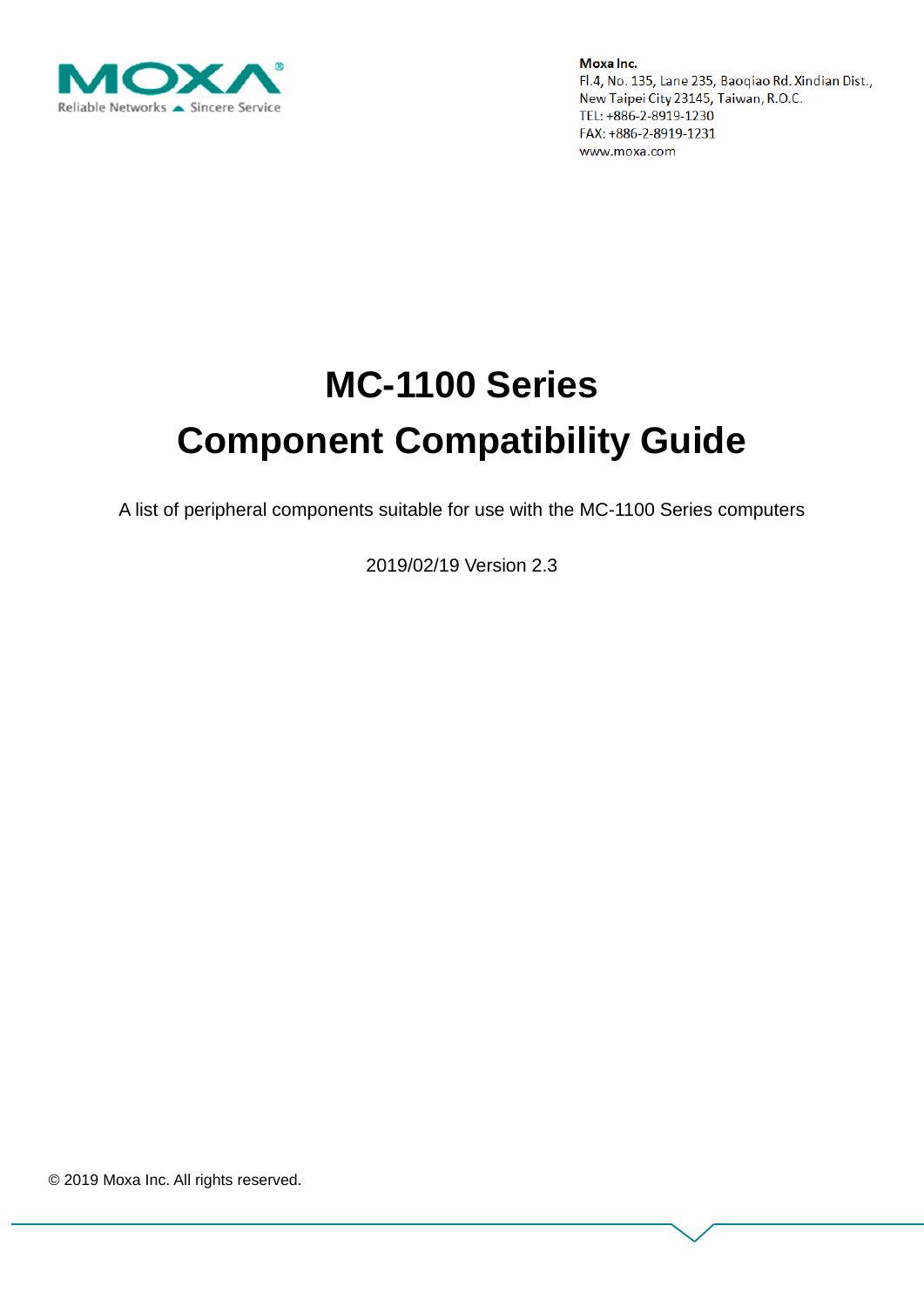

### **Copyright Notice**

© 2018 Moxa Inc. All rights reserved.

### **Trademarks**

The MOXA logo is a registered trademark of Moxa Inc.

All other trademarks or registered marks in this manual belong to their respective manufacturers.

### **Disclaimer**

Information in this document is subject to change without notice and does not represent a commitment on the part of Moxa.

Moxa provides this document as is, without warranty of any kind, either expressed or implied, including, but not limited to, its particular purpose. Moxa reserves the right to make improvements and/or changes to this manual, or to the products and/or the programs described in this manual, at any time.

Information provided in this manual is intended to be accurate and reliable. However, Moxa assumes no responsibility for its use, or for any infringements on the rights of third parties that may result from its use.

This document might contain unintentional technical or typographical errors. Changes are periodically made to the information herein to correct such errors, and these changes are incorporated into new editions of the publication.

## **Technical Support Contact Information**

#### **[www.moxa.com/support](http://www.moxa.com/support)**

| <b>Moxa Americas</b>      | Moxa China (Shanghai office) |
|---------------------------|------------------------------|
| Toll-free: 1-888-669-2872 | Toll-free: 800-820-5036      |
| Tel: +1-714-528-6777      | Tel: +86-21-5258-9955        |
| Fax: +1-714-528-6778      | Fax: +86-21-5258-5505        |
| <b>Moxa Europe</b>        | <b>Moxa Asia-Pacific</b>     |
| Tel: +49-89-3 70 03 99-0  | Tel: +886-2-8919-1230        |
| Fax: +49-89-3 70 03 99-99 | Fax: +886-2-8919-1231        |
| Moxa India                |                              |
| Tel: +91-80-4172-9088     |                              |
|                           |                              |

Fax: +91-80-4132-1045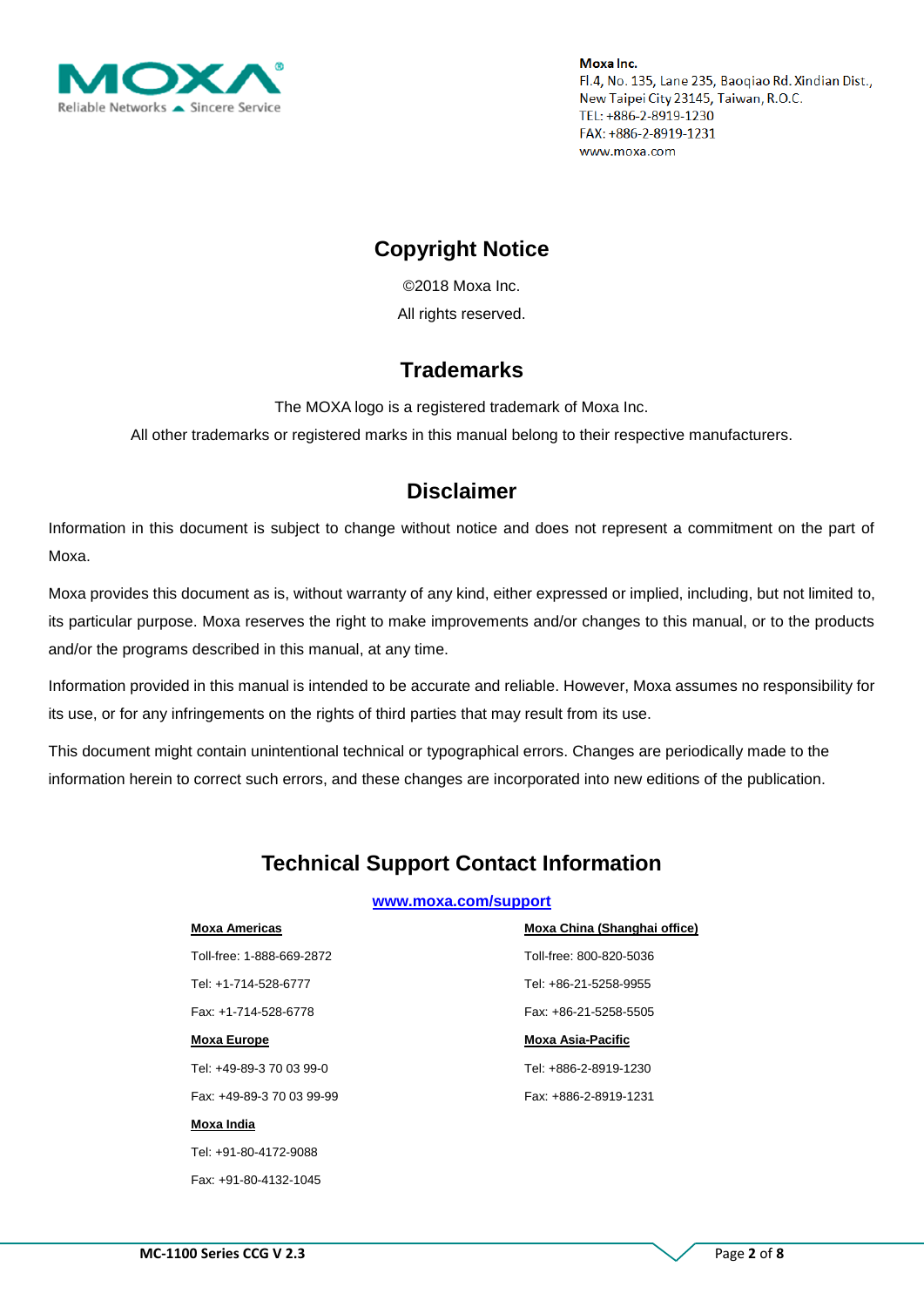

# **1. Introduction**

This document lists hardware components that are proven to provide the performance listed in the specification when used with the Moxa MC-1100 Series embedded computers, or computers that share basic design features with the MC-1100 Series. Moxa computers come with multiple peripheral options and are engineered to work with components having different hardware specifications. This flexibility could sometimes lead to compatibility issues. When used with the MC-1100 Series embedded computers, peripherals from one manufacturer may not work as well as the ones made by another manufacturer. Moxa provides this list of MC-1100 Series-compatible components, so that users can be certain of a reliable performance from the MC-1100 Series, when used with the components listed in this document.

# **2. Testing Methods**

To validate that a component meets the Moxa standards for quality and performance, the following five key compatibility tests are run:

- Ambient temperature burn-in
- Low temperature hard start
- Heat/humidity burn-in
- Cyclic high-low temperature burn-in
- Vibration test

#### **Ambient Temperature Burn-In**

The component is mounted on to a MC-1100 computer and put through a series of stress tests at an ambient temperature of around 25˚C, for a specified period of time. The duration of the test is determined based on the class of peripherals being tested.

#### **Low Temperature Hard Start**

The component is mounted on to an unpowered MC-1100 computer and then the system is booted up at an extremely low temperature. The designated low temperature value depends on the computer model being tested.

#### **Heat/Humidity Burn-In**

The component is mounted on to a MC-1100 computer, placed in a temperature- and humidity-controlled enclosure, and then put through the burn-in test for a specified period of time. The temperature, humidity, and time targets vary depending on the specification of the computer model used in the test.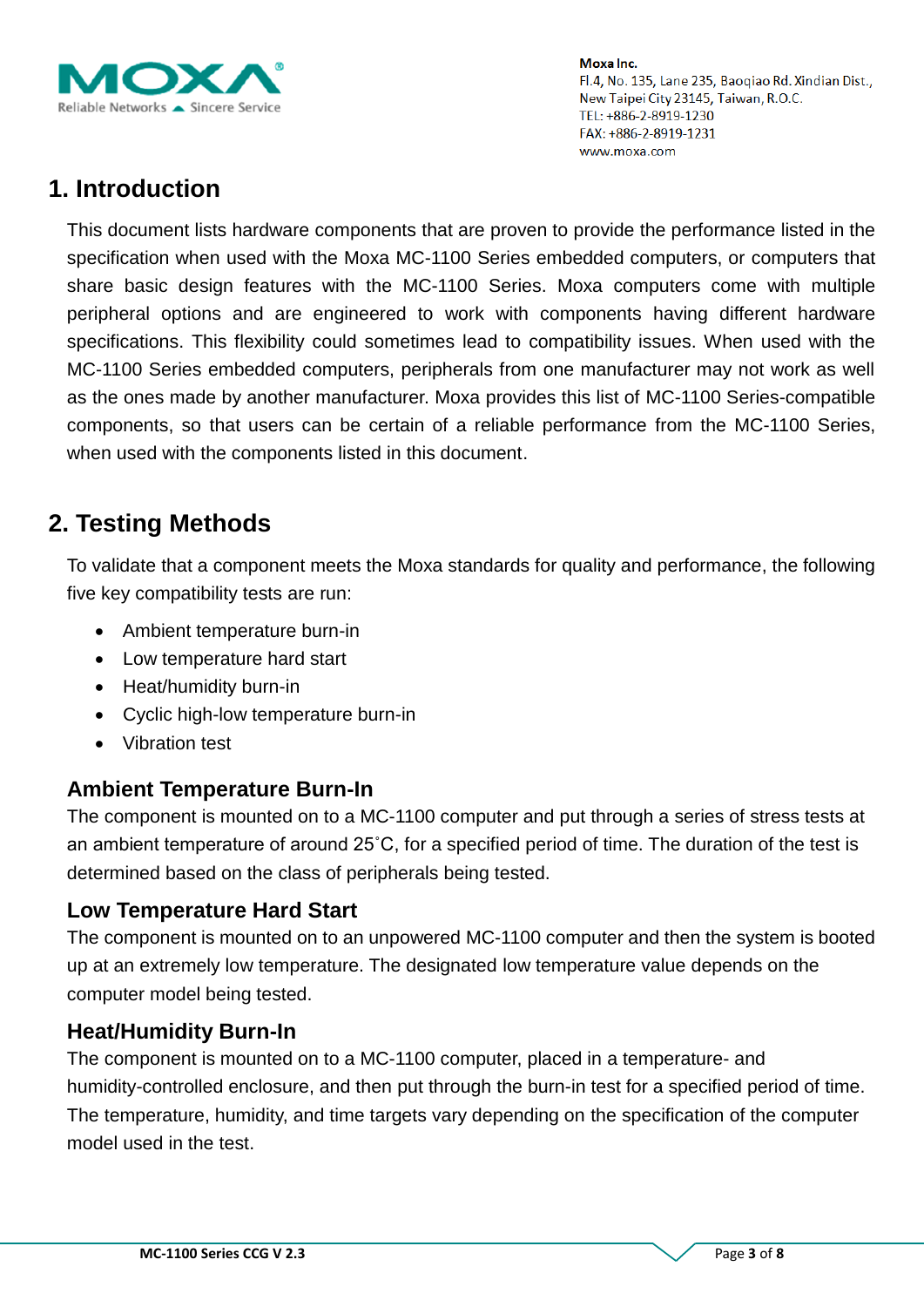

## **Cyclic High-Low Temperature Burn-In**

The component is mounted on to a MC-1100 computer, placed in a temperature controlled enclosure, and then put through the burn-in test wherein the temperature is cyclically varied from very high to very low and back again, over a specified period of time. The target temperature range and the duration of the test can vary depending on the specification of the computer model used in the test.

#### **Vibration Test**

The component is mounted on to a MC-1100 computer that is bound inside an electromagnetic vibrator, and then put through random vibration tests along three orthogonal axes: longitudinal, transverse, and vertical. The vibration tests are compliant with the EN50155/IEC61373 vibration standards.

## **3. Storage Endurance**

Storage media, such as SSDs, CF cards, SD cards, Disk on Module, and CFast, are composed of different electrical components. The main electrical components in these storage media, the NAND-flash memory and NAND-flash controller, impact the storage endurance and lifespan of the storage media.

#### **NAND-Flash Memory Endurance**

NAND-flash memories have a limit on the number of times they can be programmed and erased (P/E). The P/E cycle as well as the erase count of a NAND-flash memory can be used to determine this limit. For example, an SLC (single-level cell) flash memory has a 60,000 P/E cycle, an MLC (multi-level cell) flash memory has a 3,000 P/E cycle, and TLC NAND flash memories have P/E cycle values up to 1,000. Each flash memory type has a different endurance level, which is why the storage lifespan is based on the flash memory type. Storage that uses SLC type flash memory could have the best endurance level compared with the MLC type storage. SLC storage usually comes with a 5-year OEM warranty (the actual warranty period depends on the original manufacturer). MLC storage only comes with a 1- to 3-year warranty. The major differences between SLC and MLC are: (a) The SLC NAND flash has a lifespan that is around 20 times that of an MLC, and (b) The price can differ by a factor of 4 to 5. The SLC type of storage is recommended for systems that are expected to have high reliability, and for applications that need to frequently write data to a storage medium.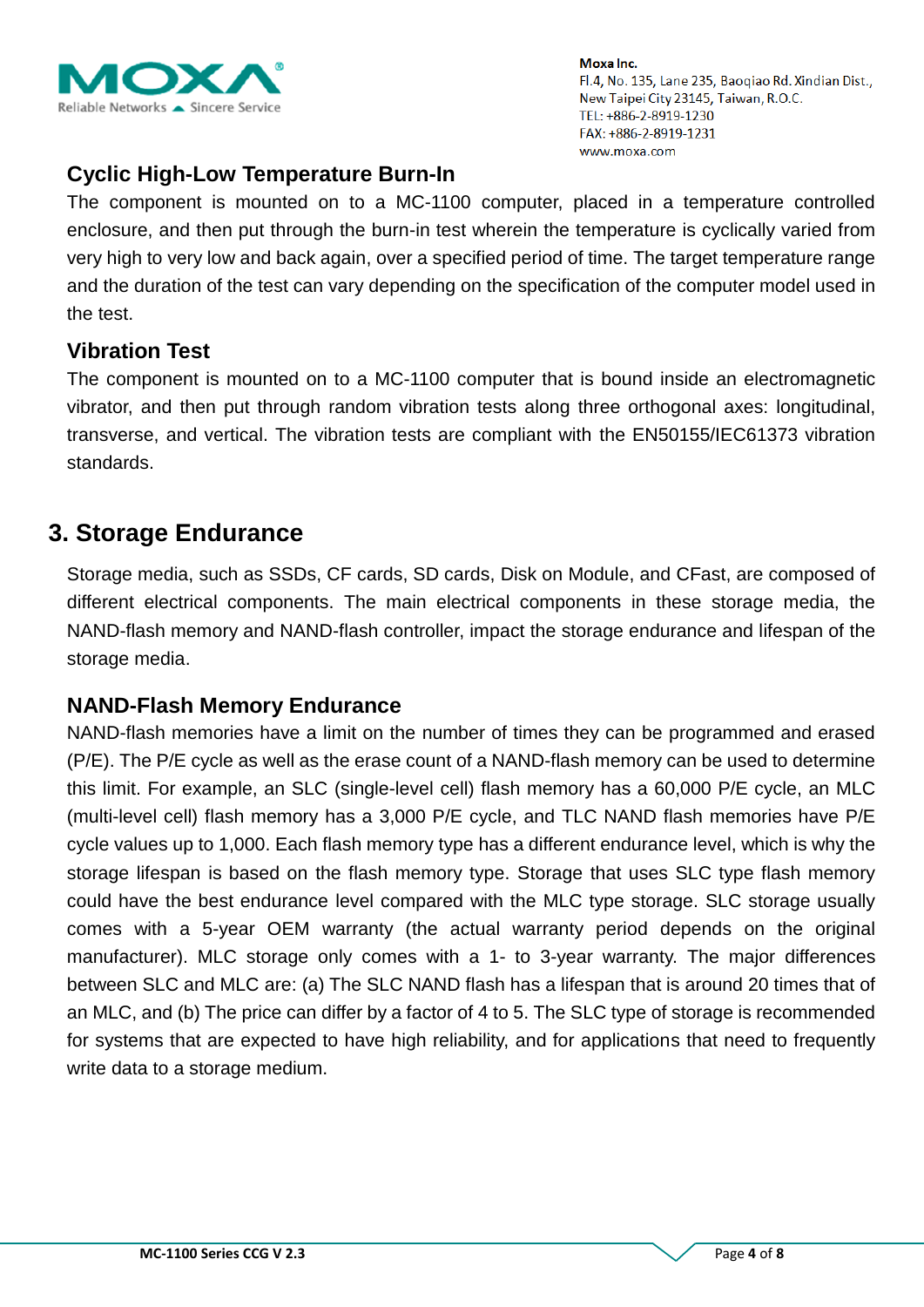

## **Terabytes Written (TBW)**

TBW is the unit used to evaluate SSD endurance. In actual applications, storage is used for routine operations and data access. Therefore the physical P/E cycle is not appropriate for describing the total rewritable data capacity. The management efficiency of the storage controller also affects the total rewritable data capacity result. For these reasons, Joint Electron Device Engineering Council (JEDEC) has defined a standard for SSD endurance evaluation called JESD218, which uses TBW to measure the endurance of the storage memory. By referring to this TBW value, users can easily estimate the storage specification and select a suitable storage for real-life use cases. For example, when routine operations need a maximum of 20 GB and the expected storage lifespan is 3 years, the total rewritable data demand would be 21.9 TBW (20 GB x 365 x 3). In this case, a storage that has more than 21.9 TBW will meet the requirement. We recommend selecting a storage media with a TBW that is greater than the calculated value.

# **4. Declaration for Liability Exclusion**

The specifications, warranty terms, and liability of items listed in this guide are the sole responsibility of the original manufacturers. Moxa does not take any responsibility in this regard. Please visit the manufacturers' official websites for up-to-date product information before purchasing the components.

# **5. Compatible Components**

Peripheral components that have been tested and found suitable for use with the MC-1100 Series computers are listed in this section. The following table lists the Test Codes and their descriptions:

| <b>Test Code</b> | <b>Description</b>                                                          |
|------------------|-----------------------------------------------------------------------------|
| Α                | The component has passed the ambient temperature verification test          |
| В                | The component has passed the low temperature verification test              |
| C                | The component has passed the heat/humidity verification test                |
| D                | The component has passed the cyclic high-low temperature verification test  |
| Е                | The component has not been tested, but is similar to another component that |
|                  | has been tested in terms of its material and design.                        |
|                  | The component has passed the vibration verification test                    |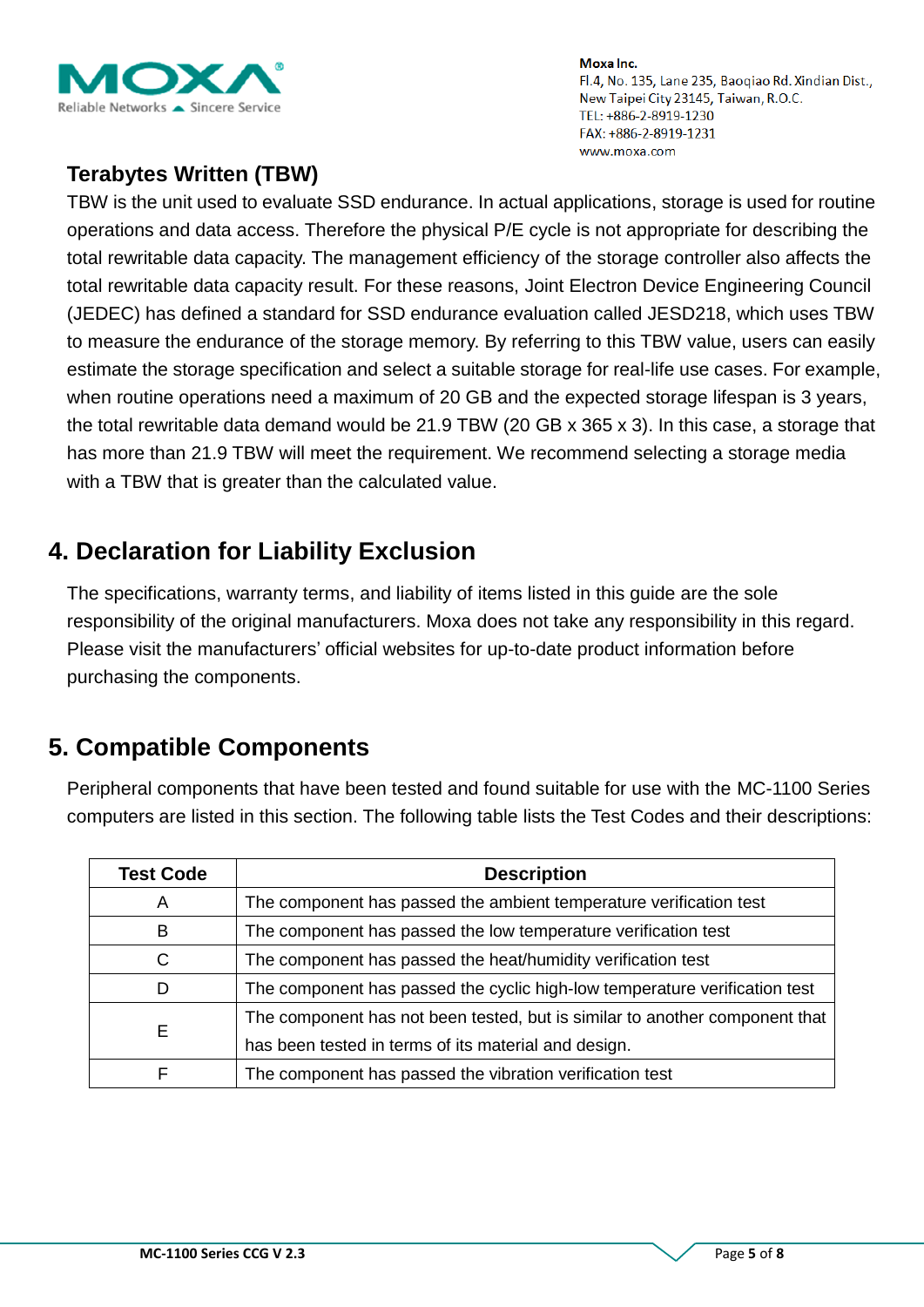

#### Moxa Inc.

Fl.4, No. 135, Lane 235, Baoqiao Rd. Xindian Dist., New Taipei City 23145, Taiwan, R.O.C. TEL: +886-2-8919-1230 FAX: +886-2-8919-1231 www.moxa.com

| <b>DRAM</b> |                |               |                  |           |        |                            |                |  |  |
|-------------|----------------|---------------|------------------|-----------|--------|----------------------------|----------------|--|--|
| Vendor      | Memory<br>Size | Moxa's PN     | Vendor's PN      | Interface |        | <b>Chip Brand</b><br>Speed |                |  |  |
| <b>DSL</b>  | 2 GB           | 13521100220B0 | D3SP56081XL12BAI | DDR3L     | ProMOS | 1600 MHz                   | <b>B, C, D</b> |  |  |
| <b>DSL</b>  | 4 GB           | 1352110042081 | D3SP12081XL12BAI | DDR3L     | ProMOS | 1600 MHz                   | <b>B, C, D</b> |  |  |
| <b>DSL</b>  | 4 GB           | 1352110042080 | D3SH12081XL12AA  | DDR3L     | Hynix  | 1600 MHz                   | B, C, D        |  |  |
| <b>DSL</b>  | 8 GB           | 1352110082022 | D3SP12082XL12BAI | DDR3L     | ProMOS | 1600 MHz                   | <b>B, C, D</b> |  |  |
| <b>DSL</b>  | 8 GB           | 1352110082020 | D3SH12082XL12AA  | DDR3L     | Hynix  | 1600 MHz                   | <b>B, C, D</b> |  |  |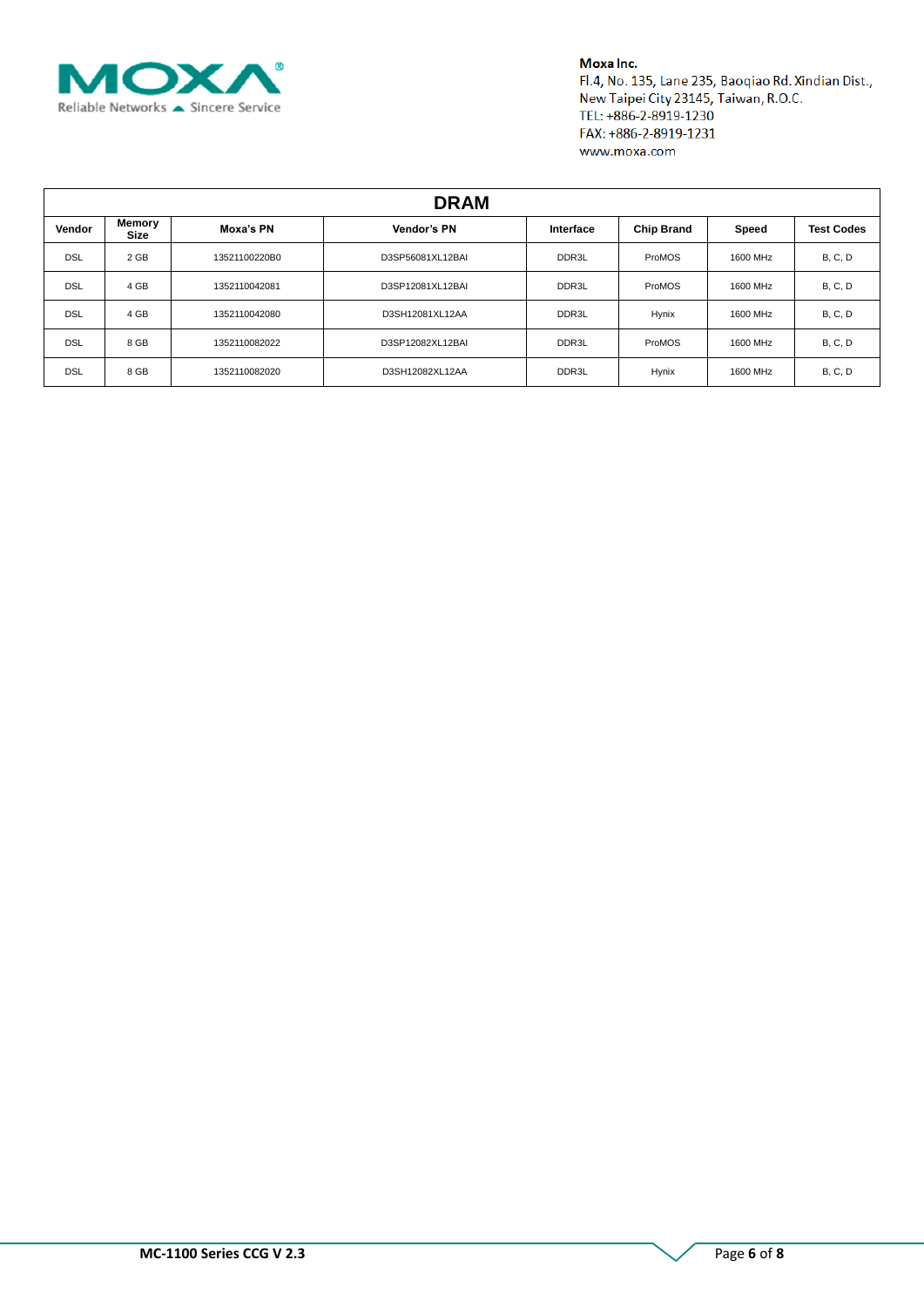

#### Moxa Inc.

Fl.4, No. 135, Lane 235, Baoqiao Rd. Xindian Dist., New Taipei City 23145, Taiwan, R.O.C. TEL: +886-2-8919-1230 FAX: +886-2-8919-1231 www.moxa.com

| <b>CFast</b>    |                               |               |                       |                                        |                                |                   |                 |          |                              |                      |
|-----------------|-------------------------------|---------------|-----------------------|----------------------------------------|--------------------------------|-------------------|-----------------|----------|------------------------------|----------------------|
| <b>Vendor</b>   | <b>Storage</b><br><b>Size</b> | Moxa's PN     | Vendor's PN           | <b>Flash</b><br>Memory<br><b>Brand</b> | <b>Flash</b><br>Memory<br>Spec | <b>Controller</b> | <b>Firmware</b> | Warranty | Warranty<br><b>Exclusion</b> | <b>Test</b><br>Codes |
| <b>InnoDisk</b> | 16 GB                         | N/A           | DECFA-16GD07SW2DC-A31 | Toshiba                                | <b>MLC</b>                     | N/A               | N/A             | 2 years  | Endurance ><br>3.000         | <b>B, C, D</b>       |
| <b>InnoDisk</b> | 16 GB                         | 1352010162316 | DECFA-16GD09BW1DC     | Toshiba                                | <b>MLC</b>                     | N/A               | N/A             | 2 years  | Endurance ><br>3.000         | <b>B, C, D</b>       |
| <b>InnoDisk</b> | 16 GB                         | 1352010162317 | DECFA-16GM41BW1DC     | Toshiba                                | <b>MLC</b>                     | N/A               | N/A             | 2 years  | Endurance ><br>3,000         | <b>B, C, D</b>       |
| <b>InnoDisk</b> | 32 GB                         | 1352010322313 | DECFA-32GD09BW1DC     | Toshiba                                | <b>MLC</b>                     | N/A               | N/A             | 2 years  | Endurance ><br>3.000         | <b>B, C, D</b>       |
| <b>InnoDisk</b> | 64 GB                         | 1352010642313 | DECFA-64GM41BW1DC     | Toshiba                                | <b>MLC</b>                     | N/A               | N/A             | 2 years  | Endurance ><br>3.000         | <b>B, C, D</b>       |
| <b>InnoDisk</b> | 128 GB                        | 1352011282310 | DECFA-A28D08BWAQC     | Toshiba                                | <b>MLC</b>                     | N/A               | N/A             | 2 years  | Endurance ><br>3.000         | <b>B, C, D</b>       |
| <b>InnoDisk</b> | 128 GB                        | 1352011282311 | DECFA-A28D09BW1DC     | Toshiba                                | <b>MLC</b>                     | N/A               | N/A             | 2 years  | Endurance ><br>3.000         | <b>B, C, D</b>       |
| <b>InnoDisk</b> | 128 GB                        | 1352011282313 | DHCFA-A28M41BW1DC     | Toshiba                                | <b>MLC</b>                     | N/A               | N/A             | 2 years  | Endurance ><br>3.000         | <b>B, C, D</b>       |
| <b>InnoDisk</b> | 256 GB                        | 1352012562310 | DECFA-B56M41BW1DC     | Toshiba                                | <b>MLC</b>                     | N/A               | N/A             | 2 years  | Endurance ><br>3.000         | <b>B, C, D</b>       |